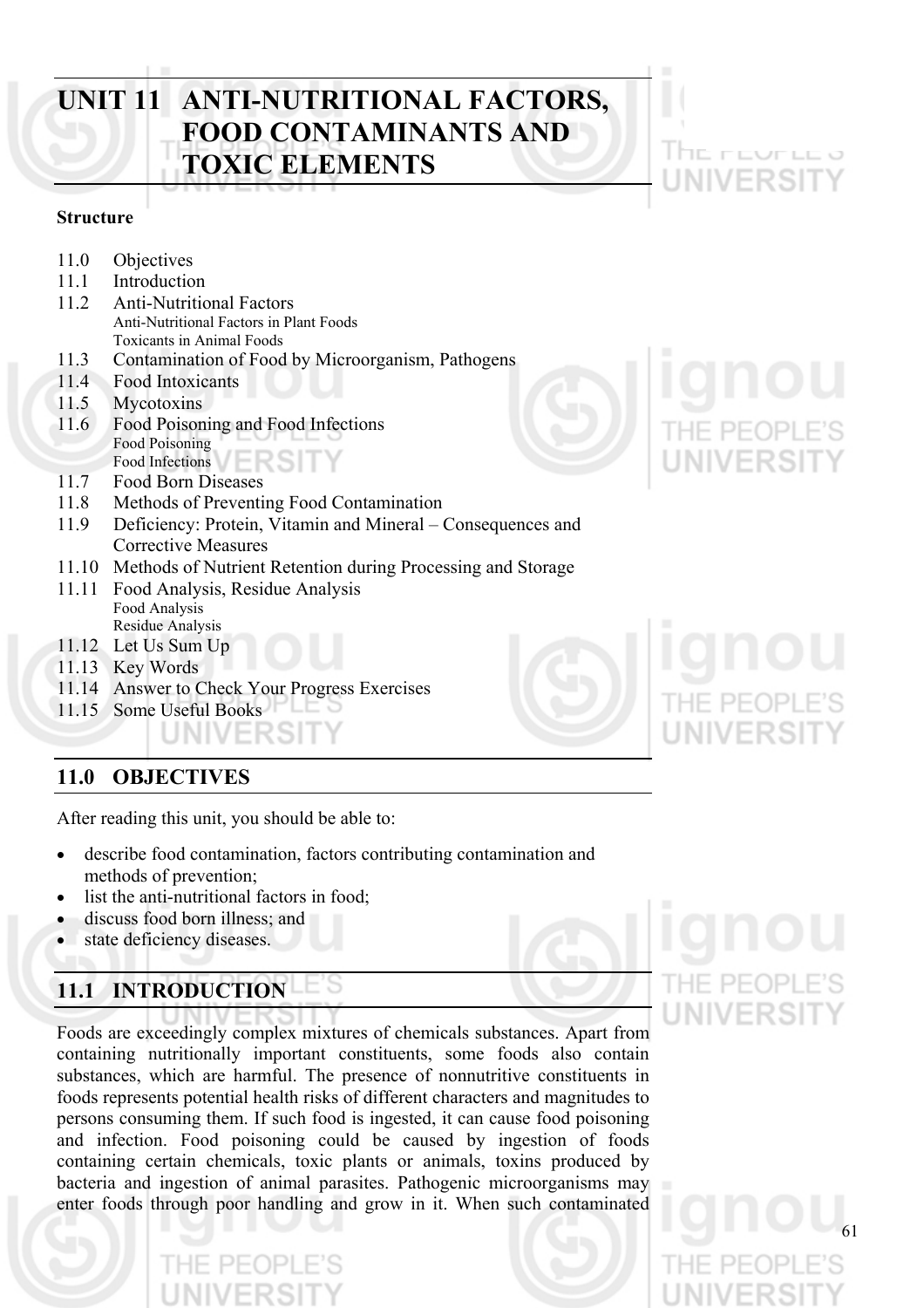Nutrition **food** is ingested, it could cause food infections. Hence, food safety should be a major concern of processor for the public health.

# **11.2 ANTI-NUTRITIONAL FACTORS**

### **11.2.1 Anti-Nutritional Factors in Plant Foods**

Plants are capable of synthesizing a multitude of chemical that cause toxic reaction when consumed. Pulses contain a number of toxic factors, such as protease inhibitors, lathyrogens and favism agents, cyanogens, haemagglutinins and saponins. Some of these toxins are also present in other foods, e.g., protease inhibitors in cereals and potatoes. Solanine, ordinarily the green parts of the potato are removed with the peel, is a toxicant in potatoes. Goitrogens (cause thyroid enlargement) are present in cabbage and related species, rapeseed and mustard. Some varieties of mushroom (e.g. Amanita) are poisonous. Oxalic acid present in spinach, beet etc may cause oxalic poisoning. Soybean contains trypsin inhibitor that affects protein metabolism. Cassava and Lima beans contain linmarin, a toxic glycoside. Lathyrism is a neurological disease caused by the ingestion of *Lathyrus sativus* (khesari dhal) for a period of 6 months or more. Favism agents in fava beans, gossypol in cottonseed are also potent toxic substances.

The active flavoring principles present in some spices may have toxic effects if consumed habitually over long periods or in excessive amounts. Active principles in some of the foods are allyl isothiocyanate in mustard, capsaicin in chillies, myristicin in nutmeg and mace, etc.

# **11.2.2 Toxicants in Animal Foods**

The ingestion of shellfish (clams, mussels) results in paralytic shellfish poisoning. Saxitoxin, an extremely toxic metabolite, is p roduced from the plankton. The toxin resists ordinary cooking procedures. Sea food poisoning, for examples, ciguatera poisoning, moray eel poisoning, scombroid poisoning, puffer fish poisoning, cephalopod poisoning, is mostly prevalent in the areas where marine organisms constitute about 10 per cent of the diet.

# **11.3 CONTAMINATION OF FOOD BY MICROORGANISM, PATHOGENS**

A large number of careless practices cause contamination of food with potentially pathogenic microorganisms. The more common ones are unhygienic practices of food handling, personnel handling food suffer from communicable diseases, cross contamination of food, contaminated water and containers, soil adhering to foods, insects, droppings of rodents.

### **Contamination by Bacteria**

Certain bacteria release poisons known as toxins. Some toxins produced by *Clostridium botulinum* are often cause death of persons consuming food contaminated with this organism. The bacteria such as Staphylococcus aureus and Bacillus cereus produce toxins in food during multiplication or sporulation. Although cooking may destroy these bacteria but the toxin is unaffected and can still cause the problems if food is eaten. Endotoxin are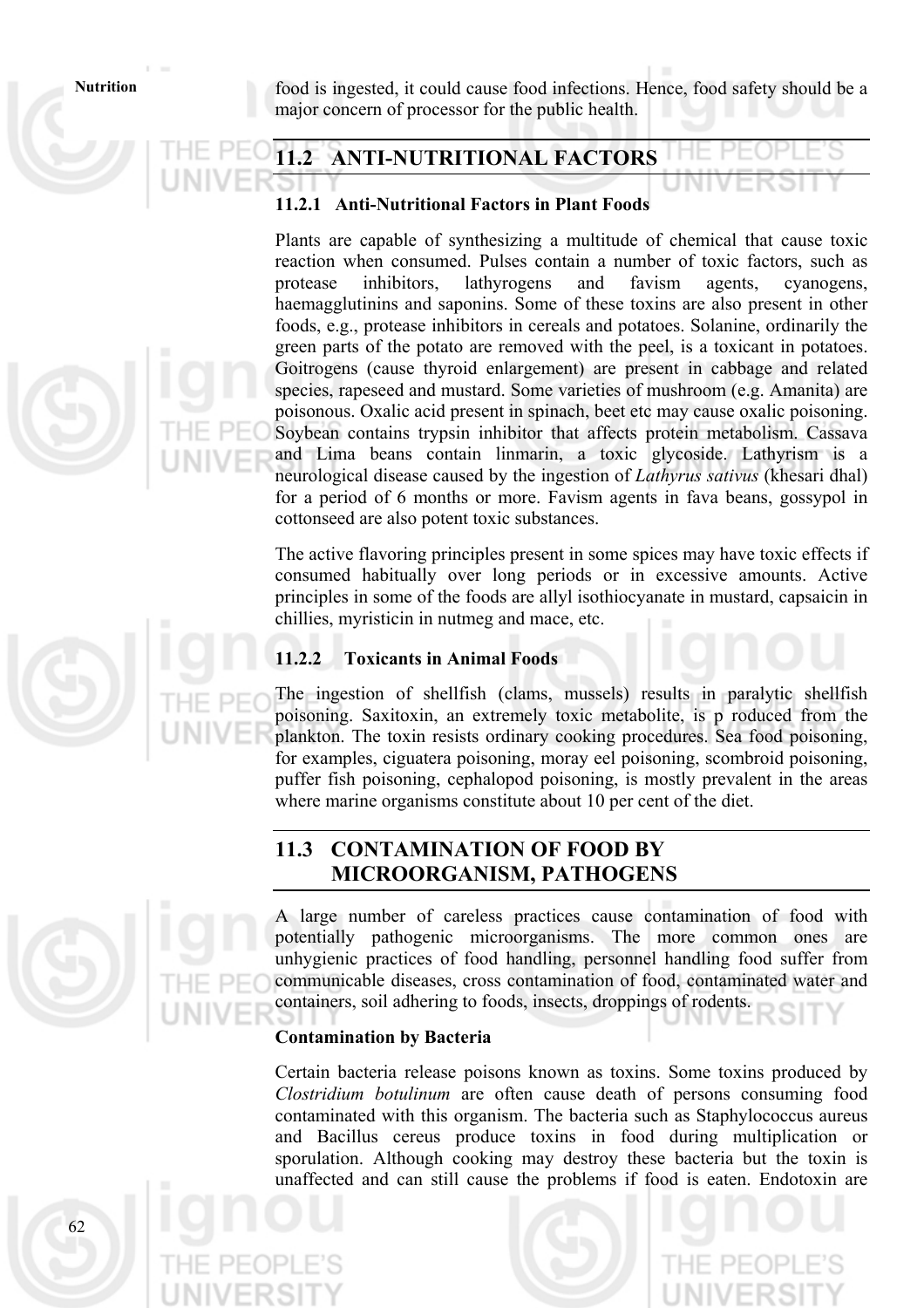generally produced by bacteria such as *Salmonella* in the intestines of persons consuming food contaminated with such organisms.

# **Contamination by Moulds**

Almost any food can be invaded by mould growth. Moulds cause various degree of visible deterioration and decomposition of foods. Moulds may produce abnormal flavours and odours due to fermentative, lipolytic, and proteolytic changes caused by enzymatic reactions with carbohydrates, fats, and proteins, respectively in foods.

# **Contamination by Yeasts**

Food that is highly contaminated with yeasts will frequently have a fruity odour. Yeasts can grow in a product with low sugar concentration. Most of them do not develop in solutions containing more than 66% sugar or 0.5% acetic acid. Boiling destroys the yeasts cells and spores completely. Foods liable to be spoiled by yeasts are fruit juices, syrups, molasses, honey, jams and jellies. INIVER

### **Contamination by Viruses**

Viruses are transmitted to food by workers who are carriers. An infected food handler can excrete the organism through the faeces and respiratory tract infection. The inability of host cells to perform their normal function causes illness due to viral infection.

### **Check Your Progress Exercise 1**

- **Note:** a) Use the space below for your answer.
	- b) Compare your answers with those given at the end of the unit.
- 1. 'Non-nutritive constituents of food can create potential health risks', justify.

……………………………………………………………………………….

 ………………………………………………………………………………. ………………………………………………………………………………. ………………………………………………………………………………. ……………………………………………………………………………….

2. Write some of the important anti-nutritional substances present in vegetables.

……………………………………………………………………………….

……………………………………………………………………………….

……………………………………………………………………………….

……………………………………………………………………………….

……………………………………………………………………………….

……………………………………………………………………………….

### **Anti-Nutritional Factors, Food Contaminants and Toxic Elements** IE PEUPLE 3

**LINIVERS** 

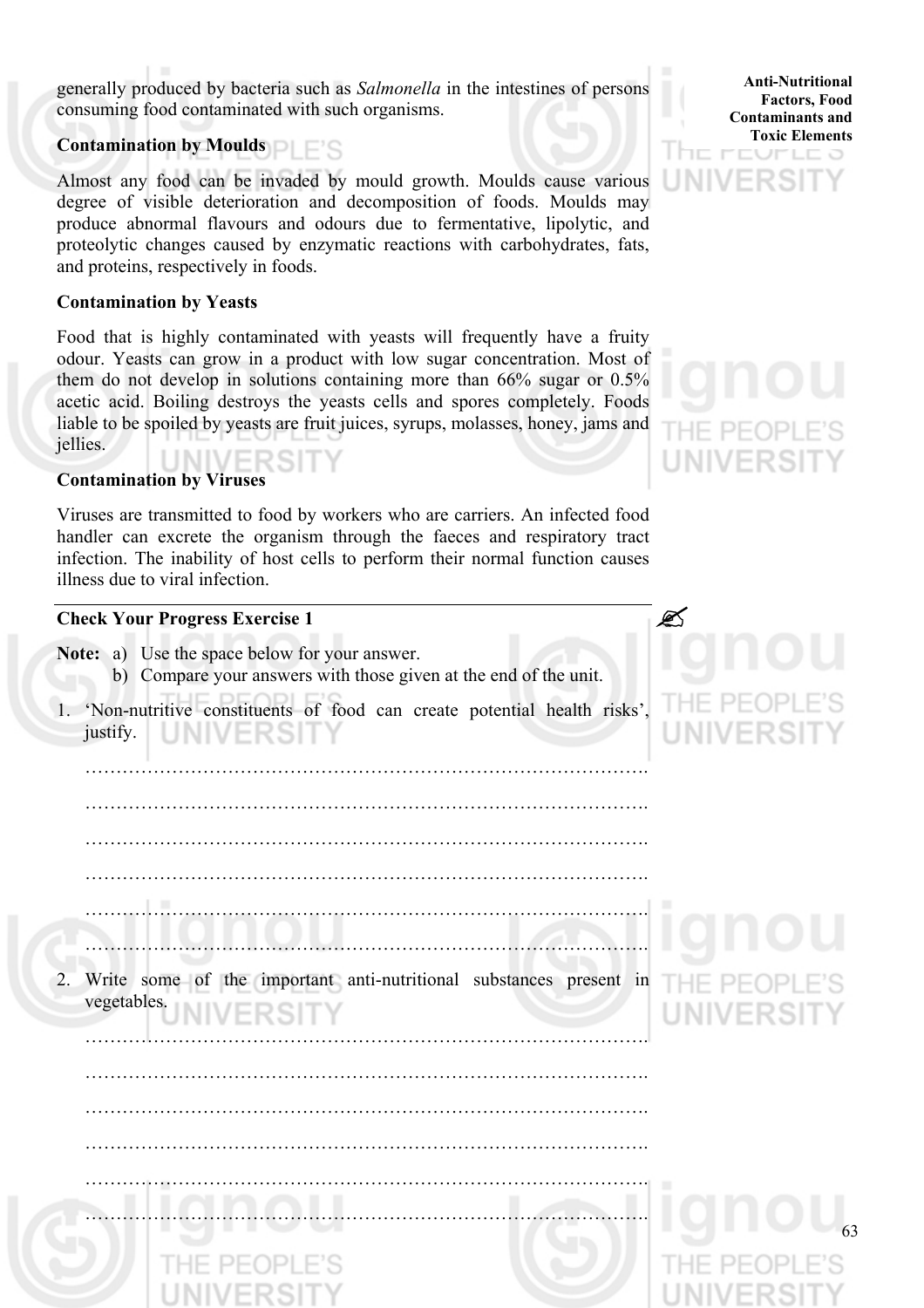**Nutrition** 3. Define endotoxins. List the factors responsible for food contamination.

……………………………………………………………………………….

……………………………………………………………………………….

……………………………………………………………………………….

……………………………………………………………………………….

……………………………………………………………………………….

……………………………………………………………………………….

……………………………………………………………………………….

# **11.4 FOOD INTOXICANTS**

The undesirable constituents that affect the safety of foods include toxicants naturally occurring in foods, toxins resulting from microbial growth, environmental contaminants such as processing and accidental contaminants and chemical contaminants.

# **Naturally occurring toxicants in plant and animal foods**

Foods contain thousands of compounds that are potentially toxic. For example protease inhibitors, lathyrogens, favism agents, cyanogens, haemagglutinins and saponins in pulses, solanine in potatoes, goitrogens in cabbage, rapeseed, etc., trypsin inhibitor in soybean, beta oxalyl amino alanine in khesari dhal, linmarin in cassava and lima beans, Favism agents in fava beans, gossypol in cottonseed are potent toxic substances. Some spices contain active principals (e.g., allyl isothiocyanate in mustard, etc.) may have toxic effects. Paralytic shellfish poisoning from oysters, calms, mussels, and scallops has caused many fatal illness. Saxitoxin, an extremely toxic metabolite, is produced from the plankton.

# **Microbial Toxins**

Microorganisms promote desirable changes in foods under controlled conditions. However, they also cause harmful effect and are involved in most cases of food poisoning.

Bacterial food intoxication: Staphylococcal poisoning occurs abruptly after ingestion of food containing the enterotoxin, produced by staphylococci present in semisolid foods. Foods such as corn, peas, meat, fish are likely to be contaminated with the spore of Clostridium botulinum. They act on nervous system and are potent poisons and cause a disease known as botulism. The food infected with Bacillus cereus, if consumed is also harmful.

Some species of fungi such as Aspergillus flavus, Aspaergillus parasiticus (produced aflatoxins) Claviceps purpurea, Fusarium species produce toxins in foods infected with them and make the foods unfit for consumption.

### **Environmental Contaminants**

These include residues that become part of food as a result of processing, handling and distribution of food. For examples, ethylene oxide used as fumigants to sterile some food reacts with inorganic chlorides to form ethylene



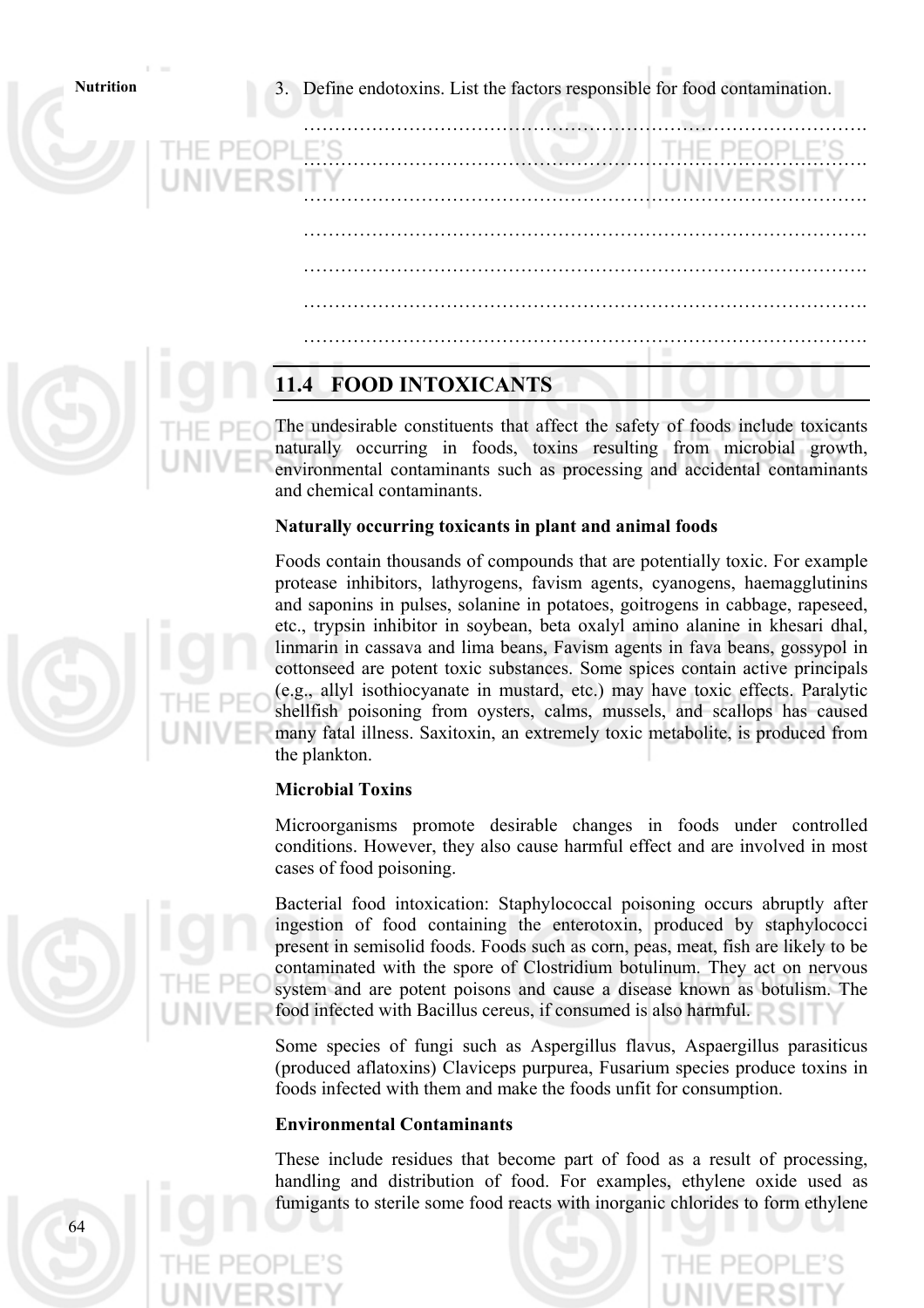chlorohydrin, which is toxic. During smoking of meat and fish for preservation and flavouring, these foods get contaminated with polycyclic aromatic hydrocarbons (e.g. benzopyrine), many of which are carcinogenic.

Metals, find their way into foods through air, water, soil, industrial pollution and many other routes, when present beyond the permissible limit, are toxic. Mercury, cadmium, lead, tin, etc. are the toxic metals present in foods.

Other contaminants from food processing such as lubricants, boiling water additives, packaging material, inside coating of the packaging materials, etc. may contaminate the food and their products and make them unfit for consumption.

# **11.5 MYCOTOXINS**

Mycotoxins are toxic metabolites produced by various moulds when they grow on agricultural products before or after harvest, and during transportation or storage. Some moulds such as Aspergillus species and Penicillium species can invade grains after harvest and produce mycotoxins, while others such as Fusarium species, infect grains and produce mycotoxins before harvest. Mycotoxins remain in the food long after the mould producing them has died and can therefore, be present in foods that are not visibly mouldy. Further many mycotoxins, but not all, are stable and survive the usual conditions of cooking or processing.

Mycotoxins are undesirable because of their adverse effect on both human and animal health. Many mycotoxins have been found to occur naturally in a large number of commodities, but only few of these are widely accepted as causing significant food safety risks. Food grains, especially rye, bajra, sorghum and wheat have a tendency to get infected with the ergot fungus, Claviceps purpurea. Consumption of ergot infected grains leads to ergotism. Mycotoxins produced by certain moulds, Aspergillus flavus and Aspergillus parasiticus are known as aflatoxins. These fungi develop in many foods particularly in maize, sorghum, groundnut, etc. under improper storage conditions and produce aflatoxins of which  $B_1$  and  $G_1$  are the most potent hepatotoxins, in addition to being carcinogenic.

Moisture content of foods above 16 per cent and temperatures ranging from 11 to  $37^{\circ}$  C favour toxin formation. Fungal contamination can be prevented by proper storage after drying the grains to 10 per cent moisture level.

# **11.6 FOOD POISONING AND FOOD INFECTIONS**

# **11.6.1 Food Poisoning**

Food poisoning is an acute gastro-enteritis or any other disorder caused by ingestion of food contaminated with either living bacteria or their toxins or inorganic chemicals and poisonous plant and animal foods.

# **i) Food poisoning by microorganisms**

*Botulism* is a severe form of food poisoning caused by ingestion of inadequately cooked canned food (beans, peas, etc.) contaminated with bacteria; Clostridium botulinum. The symptoms of botulism occur 18 to 36

**Anti-Nutritional Factors, Food Contaminants and Toxic Elements**

アニロコ



 $H = P - P$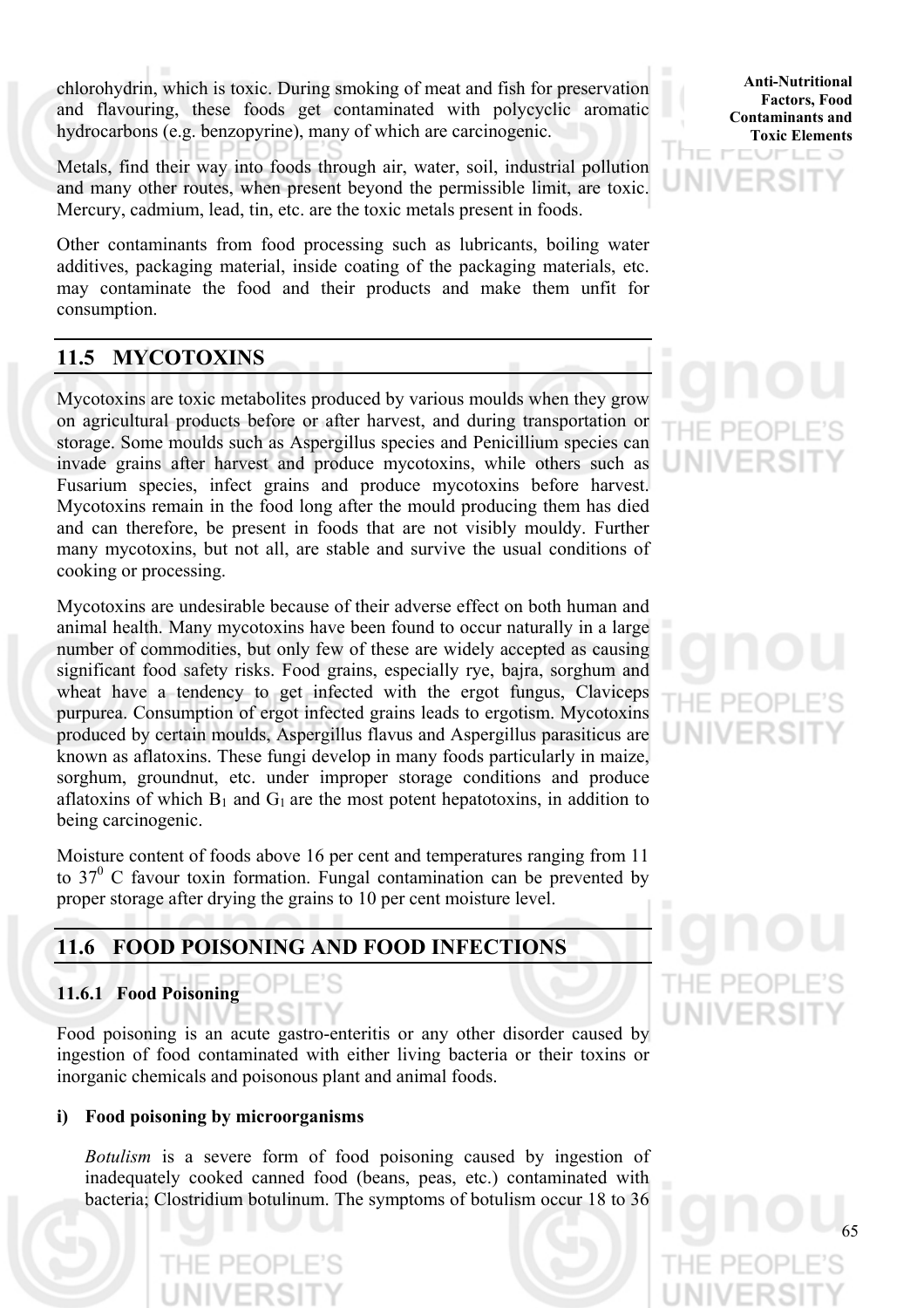**Nutrition** hours after ingestion of contaminated food and begin in gastrointestinal tract. The principal hazard is the effect on the nervous system. Death may occur as a result of respiratory paralysis and cardiac failure.

> *Staphylococcal food poisoning* is the most common form of food poisoning which occurs after ingestion of food contaminated with Staphylococcus aureus. Staphylococcus contamination of food may either be from human or animal sources. Some strains of *Staphylococcus aureus* can produce an enterotoxin. Staphylococcal food poisoning can be characterized by salivation, nausea, vomiting, abdominal cramps and diarrhoea. Pasteurization kills all the Staphylococci that may be present in foods but toxins may not be destroyed by pasteurization or ordinary boiling.

> *Salmonella food poisoning* caused by the ingestion of foods particularly commercially prepared animal foods, contaminated with S. typhimurium, S. cholera-suis and S. enteritis besides many others. Salmonellosis may be characterized by enteric fever, gastro-enteritis. HE PEOPLE'S

> *Clostridium perfringens food poisoning*: C. perfringens has been found in faeces, soil, water and air. The majority of this type of poisoning has been associated with ingestion of fresh or frozen meat, meat preparations and poultry. The common symptoms of this poisoning are diarrhoea, abdominal cramps and fever, occurring 8 to 24 hours after consumption of the food. The bacteria are destroyed by ordinary cooking temperature but spores survive at this temperature and need thorough cooking.

> *Cereus food poisoning* caused by Bacillus cereus and their toxin, found in raw, dried and processed foods. The spores can survive at cooking temperature and multiply rapidly when food is held at room temperatures. The poisoning is characterized by gastro-intestinal tract symptoms.

> Some of the species of fungi such as *Aspergillus flavus*, *Aspergillus parasiticus*, *Claviceps purpurea*, *Fusarium* species produced toxins in foods and make those foods unfit for human consumption.

# **ii) Contaminants arising from processing, accidental contaminants and chemicals**

 These include residues that become part of food as a result of processing, handling and distribution of food, e.g., fumigants. Ethylene oxide is a commonly used fumigant. Ethylene oxide reacts with inorganic chlorides to form ethylene chlorohydrin, which is toxic. Solvents like trichloroethylene, used for extraction of oil from oilseeds reacts with the substances and produce a toxic product.

 During smoking of meat and fish for preservation and flavouring, these foods get contaminated with polycyclic aromatic hydrocarbons (e.g. benzopyrine), many of which are carcinogenic.

 Metals find their way into foods through air, water, soil, industrial pollution and many other routes. Metals (mercury, lead, tin, aluminum, etc.) beyond the permissible limits are toxic.

Poisoning by chemicals is not very common. Poisonous chemicals like arsenic, cadmium, antimony can enter foods through improperly coated

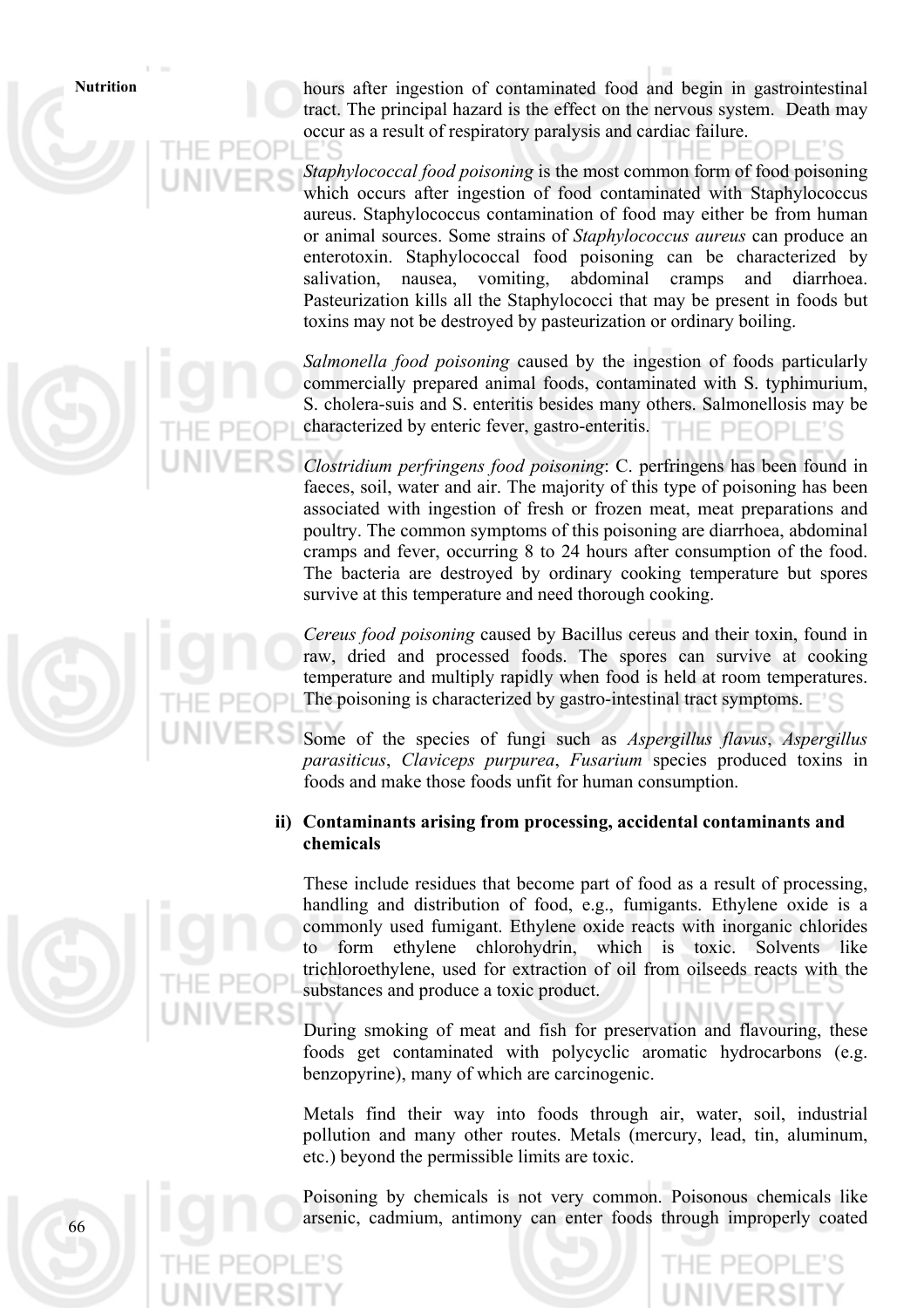utensils. Insecticide and pesticides (malathion etc.) residues can also cause food poisoning if contaminated food is consumed without washing.

### **iii) Poisonous plants and animals**

Certain varieties of mushrooms are very poisonous and could be fatal if consumed. Snakeroot poisoning could result from drinking milk from cows that have fed on this weed. Seafood such as mussels and clams sometimes contain a poisonous alkaloid. Death camas contains a poisonous alkaloid that decrease blood pressure if consumed. Bush tea contains toxic factors, which are known to cause occlusive disease of the liver, often leading cirrhosis. Pulses contain a number of toxic substances such as protease inhibitors, lathyrogens and favism agents, cyanogens, haemagglutinins and saponins. Saponins goitrogens, oxalic acid present in some foods can cause poisoning if consumed in large quantities. Gossypol is a toxicant found in cottonseed. Sea foods poisoning, toxicants present in certain spices and flavours. Toxic substances found in certain food fats cause food poisoning when consumed in large amounts.

# **11.6.2 Food Infections**

Pathogenic microorganisms and parasites may enter foods through poor handling and grow in it. Food containing a large number of pathogens if ingested can cause food infections. Food borne infections are especially prevalent in communities with inadequate facilities for storing foods and insanitary water supplies and lavatories. The principal types of infectious organisms that may cause diseases are: bacteria, moulds and viruses.

**Bacterial food infections** result from the ingestion of large amount of viable bacteria, which multiply inside the host and cause infections. Some of the common infectious diseases caused by bacteria are:

- Cholera is one of the most acute and violent infections, characterized by fever, severe diarrhoea, abdominal cramps, vomiting, intense thirst followed by collapse. Cholera spreads from infected person and faecalcontaminated food and water.
- *Bacillus cereus* infection characterized by severe vomiting 1 hour after ingestion or diarrhoea later.
- Escherichia coli food infection is spread by contaminated food and water. It is characterized by gastroenteritis and most common infection in infants.
- Salmonellosis is characterized by diarrhoea, abdominal cramps and vomiting, which usually lasts for 2 to 3 days. Salmonella bacteria grow rapidly in cooked eggs, meat, custards and salads, which have been left at room temperature for several hours.

Some other bacterial infections, which are caused by ingestion of contaminated food, are tuberculosis and typhoid.

Many diarrhoeal diseases, viral hepatitis, gastroenteritis, etc. are transmitted primarily by faecal-oral route. Faecal oral transmission may be water born, food born, or direct transmission, which implies an array of other faecal-oral routs such as via fingers, or fomites, or dirt.

**Anti-Nutritional Factors, Food Contaminants and Toxic Elements** 

UNIVERSI

# $P-F$



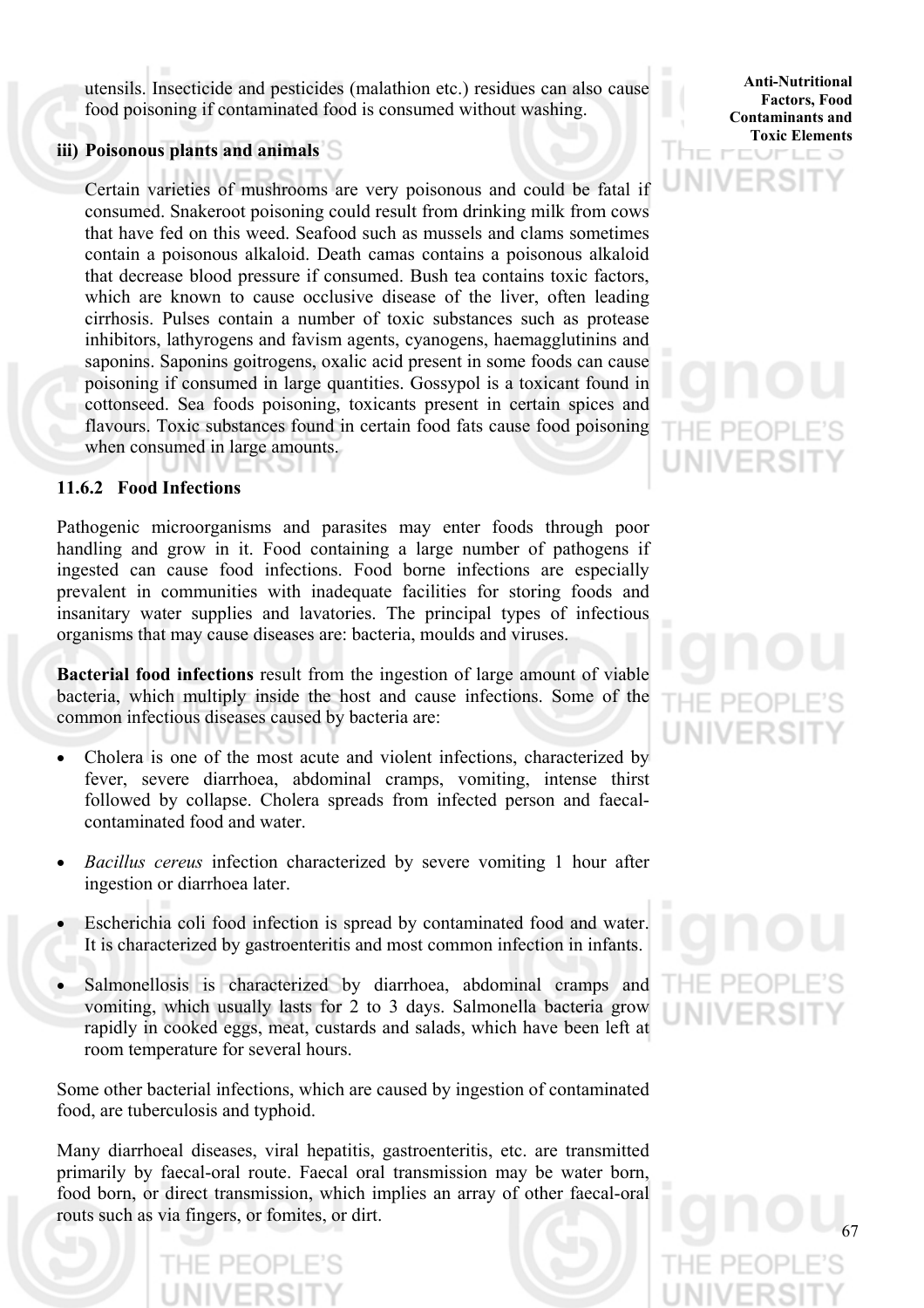### **Nutrition Parasitic Infestation of Foods**

Many protozoa, helminthes (worms) gain admission to the body by means of food and cause injury to the intestinal lining and sometimes other tissues. Amoebiasis is a common infection of gastrointestinal tract, caused by potentially pathogenic strain of Entamoeba histolytica. The helminthes that frequently invade the intestinal tract include nematodes (round worms), cestodes (tapeworms), and trematodes (liver, intestinal, and lungs flukes). Tricinosis, one of the most serious infestation results from ingestion of raw or partially cooked pork infected with Trichinella spiralis, a very minute roundworm. Trichinella is destroyed by cooking pork, until no trace of pink remains. Foods act as a carrier for the parasites but none of these organisms grow in the food as such. Usually such contamination occurs due to poor handling of food and preparation.

# **11.7 FOOD BORN DISEASES**

Food borne disease is caused by agents that enter the body through the ingestion of food. Food borne diseases may be classified as:

A) Food Borne Intoxications

- i) Due to naturally occurring toxins in some foods, e.g., lathyrism, endemic ascites, etc.
- ii) Due to toxins produced by certain bacteria, e.g., botulism, staphylococcal food poisoning.

iii) Due to toxins produced by some fungi e.g., aflatoxins, ergot, fusarium toxins, etc.

iv) Food borne chemical poisoning

- Heavy metals, e.g., mercury (in fish), cadmium (in certain shellfish), and lead (in canned food)
- Oils, petroleum derivatives and solvents
- Migrant chemicals from packaging materials
- Pesticide residues (DDT, BHC)



B) Food borne infections

- i) *Bacterial infections:* typhoid, cholera, salmonellosis, shigellosis,
- ii) *Viral infection:* viral hepatitis, gastroenteritis
- iii) *Parasitic infestations:* ascariasis, amoebiasis, trichinosis, etc.

(Details about food borne diseases was covered under food toxins, food poisoning and food infections)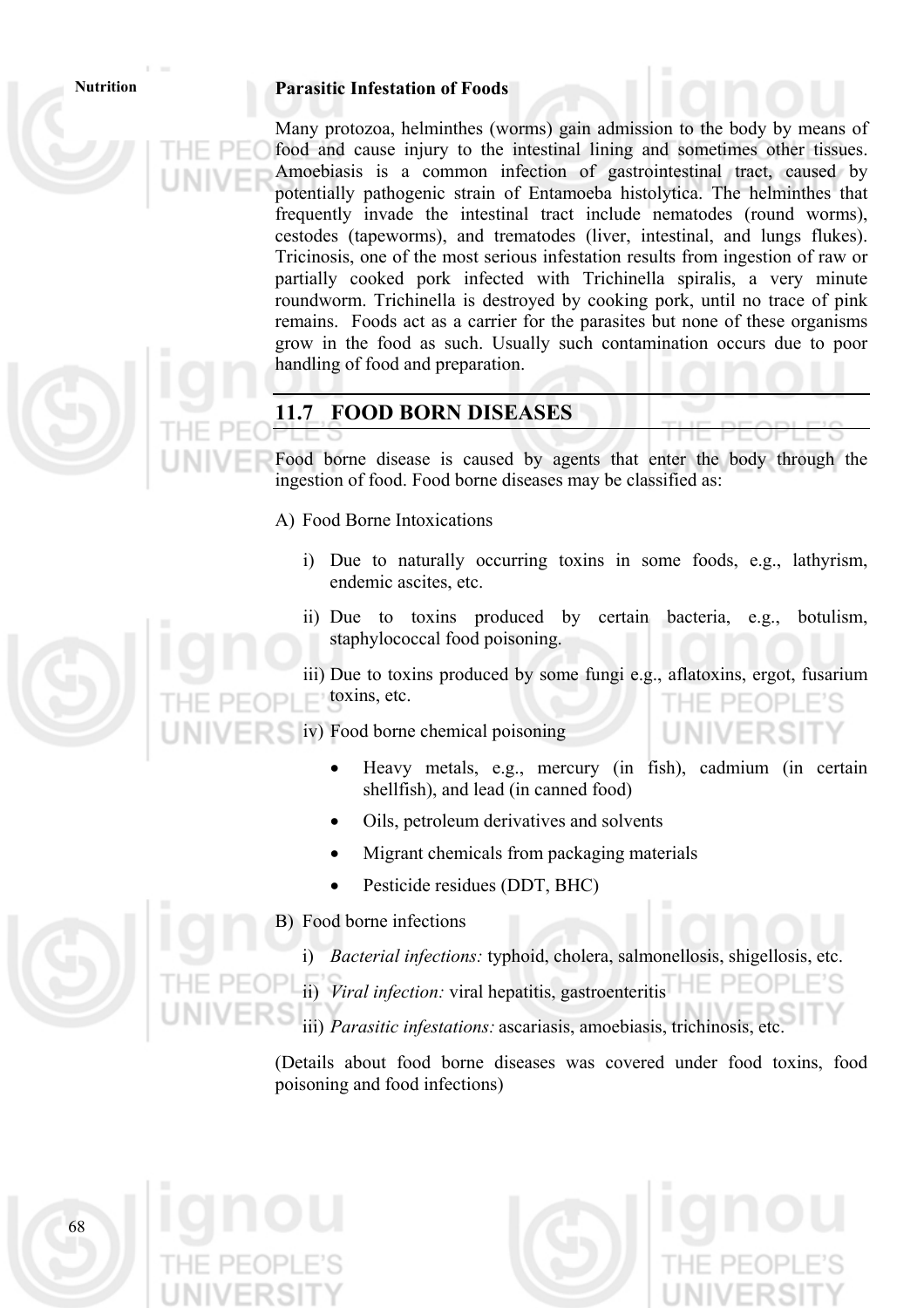| <b>Check Your Progress Exercise 2</b>                                                                             | <b>Anti-Nutritional</b><br><b>Factors, Food</b><br><b>Contaminants and</b> |
|-------------------------------------------------------------------------------------------------------------------|----------------------------------------------------------------------------|
| Note: a) Use the space below for your answer.<br>b) Compare your answers with those given at the end of the unit. | <b>Toxic Elements</b>                                                      |
| What is food poisoning? Explain with the help of examples.<br>$1 -$                                               |                                                                            |
|                                                                                                                   |                                                                            |
|                                                                                                                   |                                                                            |
| What do you understand by food borne diseases? Write the name of some<br>2.<br>common food borne infections.      |                                                                            |
|                                                                                                                   |                                                                            |
|                                                                                                                   |                                                                            |
|                                                                                                                   |                                                                            |
| What are mycotoxins? Write a brief note on aflatoxins.<br>3 <sub>1</sub>                                          |                                                                            |
|                                                                                                                   |                                                                            |
|                                                                                                                   |                                                                            |
|                                                                                                                   |                                                                            |
| What are different environmental contaminants that make the food unfit for<br>4.<br>consumption? IVERSITY         | <b>UNIVERSI</b>                                                            |
|                                                                                                                   |                                                                            |
|                                                                                                                   |                                                                            |
|                                                                                                                   | 69                                                                         |
|                                                                                                                   |                                                                            |
|                                                                                                                   |                                                                            |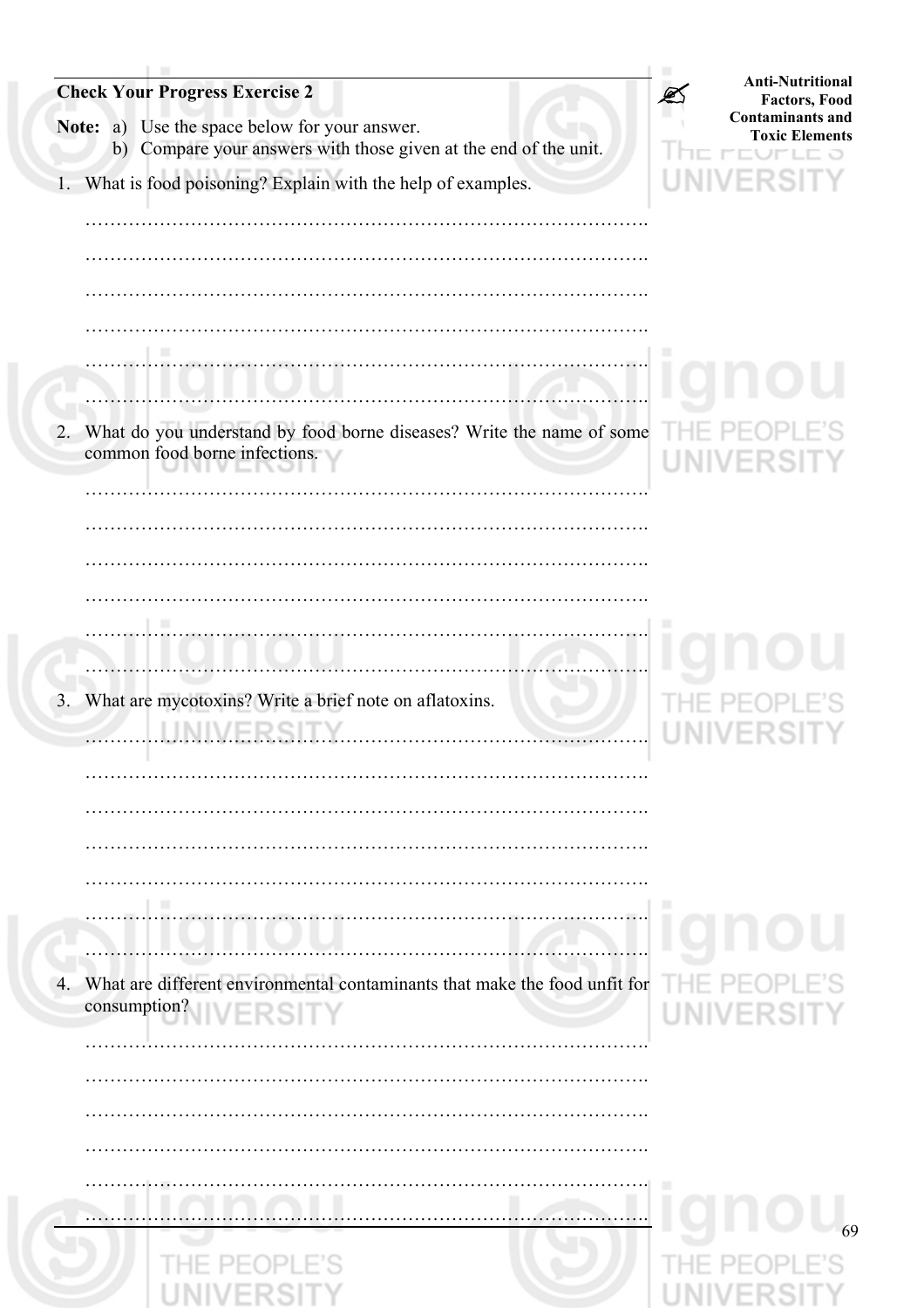# Nutrition 11.8 **METHODS OF PREVENTING FOOD CONTAMINATION**

Contamination can be reduced through effective housekeeping and sanitation, protection of food during storage, proper disposal of garbage and litter, and protection against contact with toxic substances.

# **The Environment**

Only cleaned hands should touch food during handling and processing. A processed product should be kept covered to prevent the entry of dust or other things. If the nature of food does not permit this kind of protection; it should be placed in an enclosed, dust free cabinet at appropriate temperature. Equipment and utensils for food processing, packaging, preparation, and service should be cleaned and sanitized between uses.

# **Storage**

Storage facilities should provide adequate space with appropriate control and protection against dust, insects, rodents, and other extraneous matter. Organized storage layouts can reduce contamination and facilitate cleaning. In addition storage area floors shelves and/ or racks should be cleaned regularly. Waste materials should not be accumulated in the food storage area.

THE PEOPLE'S

# **Litter and Garbage**

Waste and refused materials (used packaging materials, containers and waste products) should be placed in appropriate containers for disposal. These receptacles should be seamless, with close fitting lids. Plastic liners are inexpensive and provide added protection. All receptacles should be washed and disinfected regularly. Containers kept in food processing and food preparation areas should not be used for garbage or litter, other than that produced in those areas.

# **Toxic Substances**

Poisons and toxic chemicals should not be stored near food products. In fact, only chemicals (well labelled) required for cleaning should be stored in the same premises. Only cleaning compounds, supplies, utensils, and equipment approved by regulatory or other agencies should be used in food handling, processing, and preparation.



# **11.9 DEFICIENCY: PROTEIN, VITAMIN AND MINERAL – CONSEQUENCES AND CORRECTIVE MEASURES**

As a consequence of dietary deficiency, several nutritional problems are encountered namely (i) PEM (ii) vitamin A deficiency, (iii) iron deficiency anaemia, (iv) iodine deficiency, (v) vitamin B-complex deficiencies.

# **Protein Deficiency**

Protein energy malnutrition (PEM) is the name given to various degree of nutritional disorders caused by inadequate quantities of protein and energy in the diet of young children. This leads to various degree of growth retardation. When growth retardation is severe, functional deficiencies, like resistance to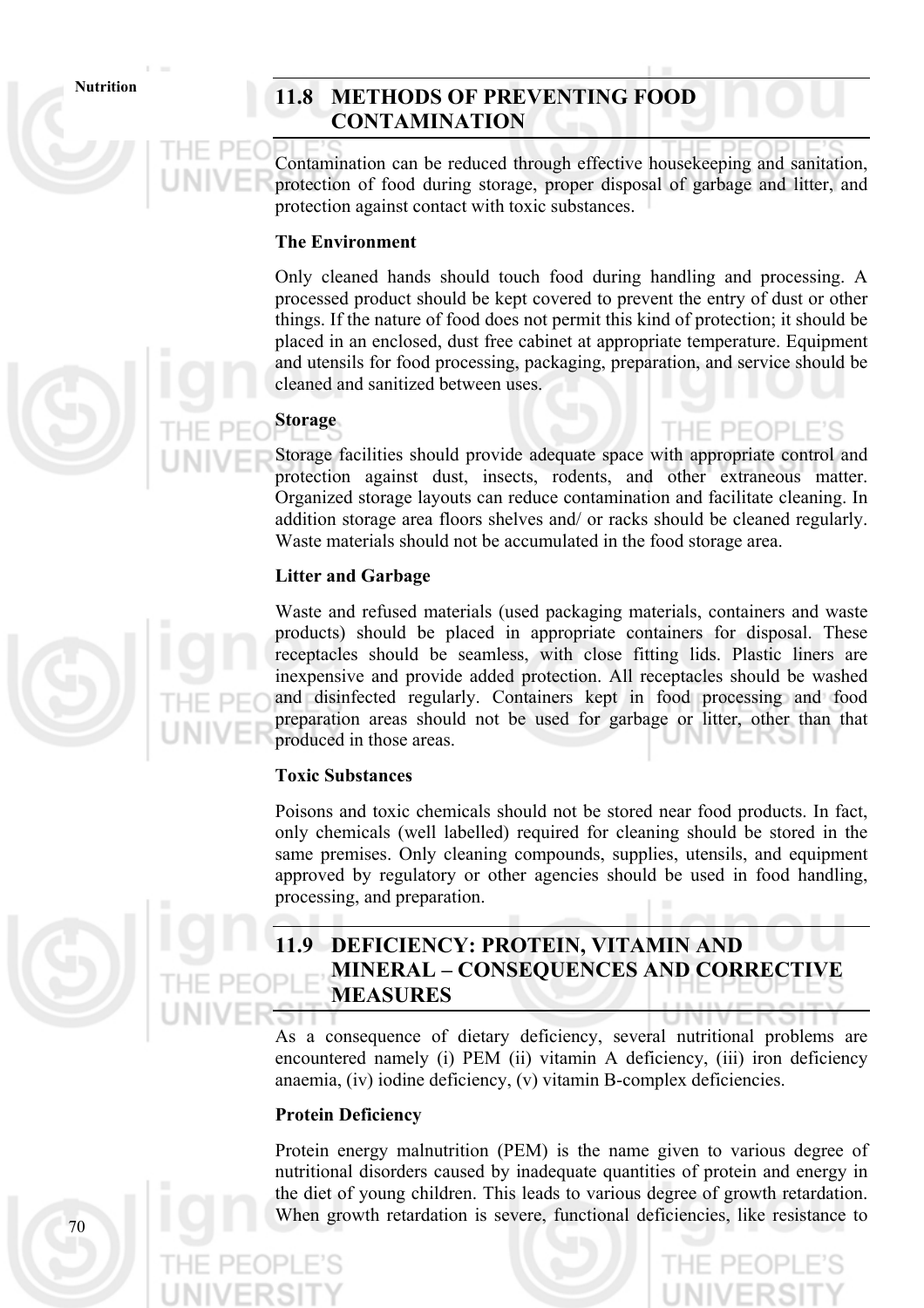infection, poor intellectual development and body may have wasted away. Kwashiorkor and marasmus are two clinical forms of PEM at opposite poles of a single continuum. Kwashiorkor (growth failure, oedema, diarrhoea, fatty liver, dermatitis and other symptoms) occurs when there is a lack of protein in the diet but calories or energy in the form of carbohydrates is available in sufficient quantity. However, when both protein and energy are insufficient, over prolonged periods, a condition known as marasmus (growth failure, wasting of muscles, and dry and atropic skin and other symptoms) occurs in children. Both kwashiorkor and marasmus can be complicated with other infections due to intestinal parasites and bacteria.

The dietary management along with medical treatment for infection, if any is necessary for rapid recovery of the child with PEM. The diet should be rich in easily digestible proteins  $(4-5 \frac{g}{kg})$  kg normal body weight of the child) of high nutritive quality (from milk and milk product, legumes, sprouts etc.), calories (140 Kcal/ kg body weight) and all dietary essentials (vitamin A and iron supplementation). PFOPLE'S

### **Vitamin Deficiencies**

**Vitamin A deficiency** is a major nutritional problem in young children leading to blindness. Night blindness (inability to see in dim light), Conjuctival xerosis (conjuctiva becomes dry and non-wettable, appears muddy and wrinkled), Bitot's spot (triangular, pearly-white or yellowish, foamy spots on the bulbar conjuctiva on either side of the cornea), corneal xesosis (cornea appears dull, dry, non wettable and eventually opaque) and keratomalacia (cornea may become soft and burst open) are important deficiency states due to vitamin A deficiency. The person with vitamin A deficiency should be given well balanced diet including green leafy vegetables and yellow and orange fruits in sufficient quantities with the vitamin A supplementation.

**Vitamin D deficiency** causes Rickets in children (characterized by enlarged joint, bowed legs, knocked knees, bulging forehead, pot belly, delayed eruption of temporary teeth, muscular hypotonia etc.) and Osteomalacia in adults, in which bones soften, become distorted, and fracture easily. The subjects (children or adults) should be given a well balanced diet containing plenty of milk, ragi, and green leafy vegetables along with calcium and vitamin D supplementation.

**Vitamin C deficiency** produces the disease scurvy characterized by swollen and inflamed gums, loss of weight, anaemia, poor wound healing, pain in joint and muscles. Severe form of scurvy is fatal. In addition to well balanced diets with sufficient amount of locally available fruits and germinated legumes, vitamin C supplementation is important.

**Vitamin B-complex deficiencies** commonly encountered are riboflavin deficiency leading to angular stomatitis, glossitis and cheilosis; thiamine deficiency leading beri-beri and niacin deficiency (Pellagra). Thiamine deficiency is prevalent in areas where polished rice is the staple food. Inclusion of under milled, or parboiled rice, whole wheat and wheat products, nuts, legumes could help to remove thiamine deficiency. Use of milk and milk products, eggs, green leafy vegetables could prevent riboflavin deficiency. Groundnuts are rich in niacin. Use of combination of cereals, pulses and inclusion of groundnuts would help in preventing vitamin B-complex deficiency.

**Anti-Nutritional Factors, Food Contaminants and Toxic Elements**



# THE PEOP **UNIVERS**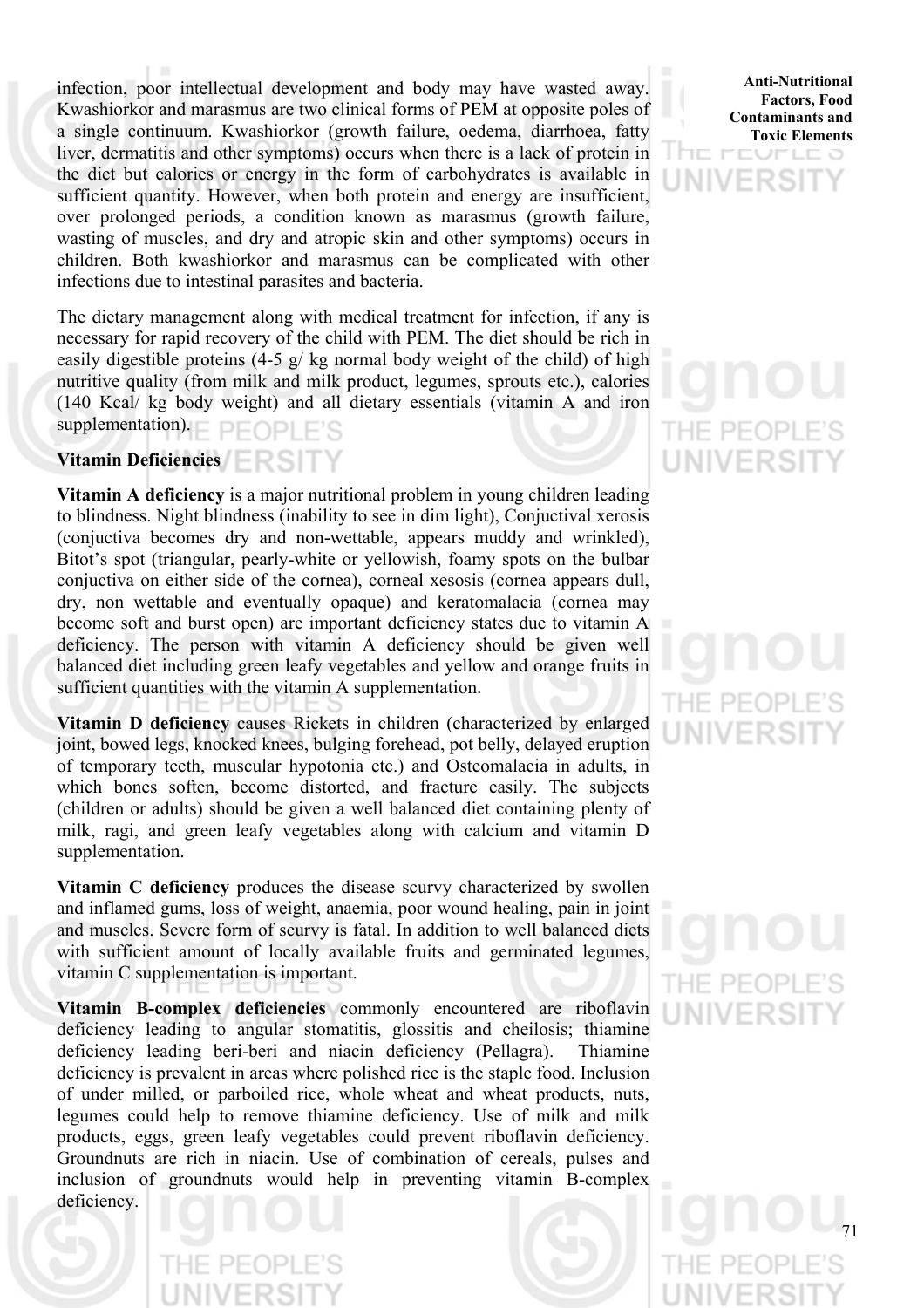### **Nutrition Mineral Deficiencies**

Nutritional aneamia and iodine deficiency are the major public health problems due to mineral deficiencies. Aneamia affects all segments of population in general and children, women and pregnant women in particular. Anaemia may be due to deficiency of iron, or folic acid or vitamin  $B_{12}$ . The incidence of anaemia can be reduced by inclusion of leafy vegetables, pulses, whole grains and vitamin C rich seasonal fruits in diet. Since change in dietary habits is a slow process, some interim public health measures have been taken to reduce the incidence of anaemia. These include distribution of tablets containing iron and folic acid at primary health centers. In order to combat and prevent iron deficiency anaemia, fortification of a universally consumed dietary item with iron can be one of the most effective methods.

The Iodine deficiency in man leads to a number of disorders, which include goiter, mental retardation, cretinism, myxoedema, and neuropsychic retardation. The simplest way of eradicating iodine deficiency is by consumption of iodized salt.

# **11.10 METHODS OF NUTRIENT RETENTION DURING PROCESSING AND STORAGE**

Using food preparation methods maximizing nutrient retention is most important to maintain the quality of foods. The processing methods generally used in food preparation; also affect the nutritive quality of various foodstuffs.

### **i) Nutrients retention during milling**

Milling of cereals like paddy to get rice causes considerable loss of vitamins, minerals and proteins. Parboiling of paddy can significantly reduce the nutritional losses during milling of paddy. During parboiling of paddy, B-vitamins present in the bran gets fixed to the grain and hence not removed during milling. Washing of rice before cooking in limited amounts of water also reduce the loss of thiamine due to leaching.

 Nutritional loss also occurs during dehulling of pulses. The dehulling losses, in terms of broken and powder fractions can be reduced by following suitable pre-milling treatment (heat treatment or oil treatment etc.) and conditioning of legume seeds before dehulling.

### **ii) Prevent nutrients from leaching**

 Water leaches out some vitamins and minerals from the foods. Presoaking of food grains has negligible effect on nutrients such as proteins and fats but digestibility of starch improves. If soaking water discarded, reduction in some nutrients such as minerals and B-complex vitamins will occur. Rice should not be washed for longer time to avoid the loss of thiamine and niacin. The nutrients are also lost if water in which vegetables are cooked, discarded. Vegetables and fruits should be washed before cutting to avoid the leaching of nutrients in washing water.

### **iii) Avoid excessive heat treatment**

Excessive heat destroys heat sensitive vitamins and decreases the protein quality. Preparing food in smallest amount of water at optimum temperature for the shortest time does least nutritional damage. Reheating



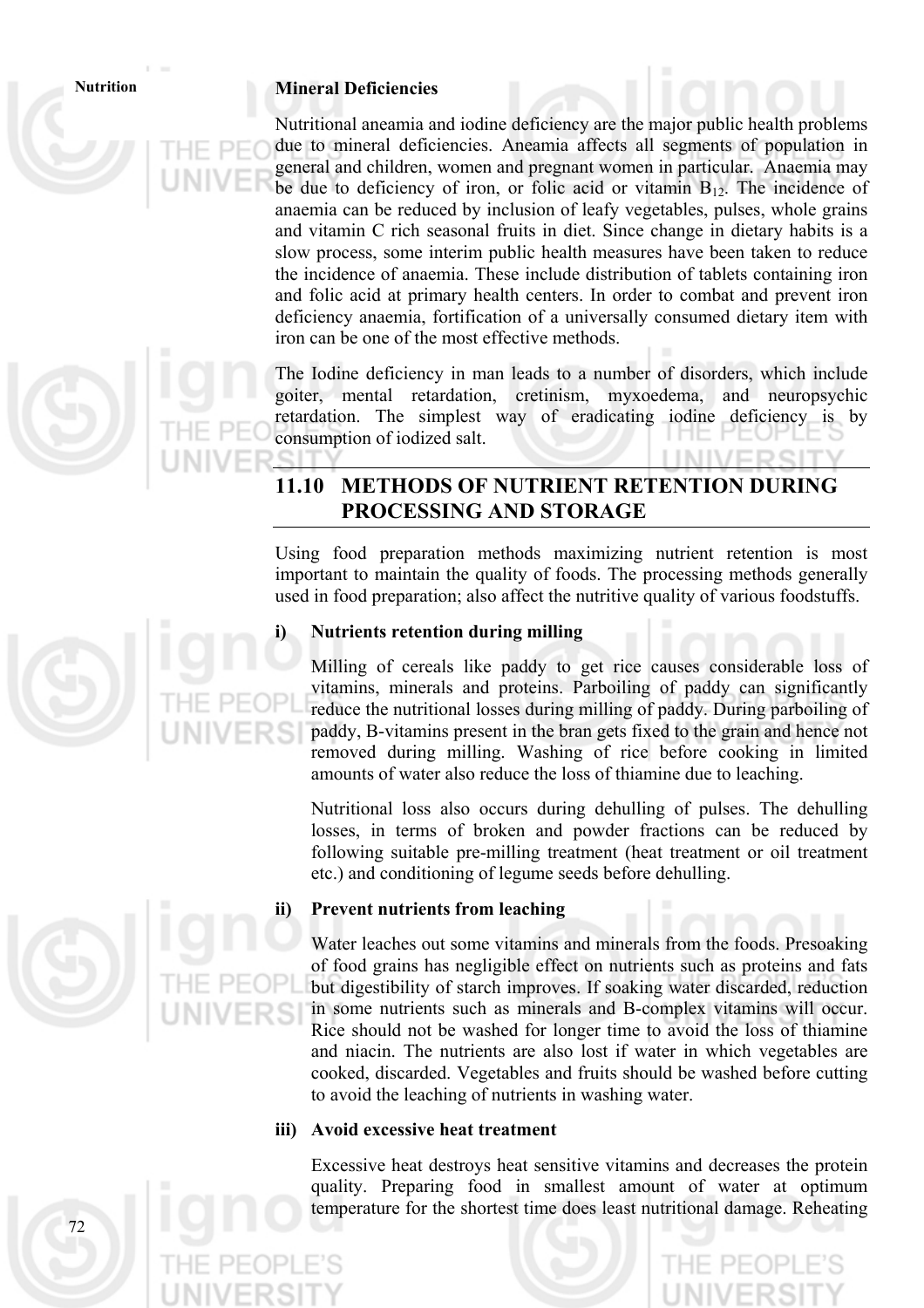of food products will add to the loss of nutrients. If required microwave heating for a few seconds may serve the purpose.

# **iv) Save foods from exposure to oxygen and light**

Oxygen in the air and light decreases the amount of vitamins  $A, B_{12}, C, D, D$ and E, folic acid, and thiamine in foods. Light also decrease the vitamin B6 and riboflavin. Unsaturated fatty acids are unstable in the presence of air. Packaging of food material is an important measure to protect the foods from losses due to exposure to air and light.

# **v) Avoid wide changes in pH**

pH is important because vitamin A and K and folic acid are unstable in an acidic environment, whereas, vitamin C, D, and K, pantothenic acid, riboflavin, and thiamine are unstable in an alkaline medium.

# **vi) Minimize trimming and peeling**

Trimming and peeling should be kept to a minimum. The skin of fruits has valuable amounts of fibre and vitamin C. The outer leaves of vegetables are good sources of some vitamins and minerals.

### **vii) Careful handling of perishable foods**

Removal of diseased, damaged and scratched fruits and vegetables during grading and post harvest treatment are highly useful in reducing the losses.

### **viii) Avoid the use of sodium bicarbonate to cooking water**

Addition of sodium bicarbonate to hasten the cooking of dhal or to retain the colour of vegetables causes heavy loss of thiamin and vitamin C, hence should be avoided.

### **ix) Moisture content of food**

For best storage and to prevent nutritional losses in food grains and oilseeds, these should be thoroughly cleaned, graded and dried to bring down the moisture content below 10 per cent.

### **x) Packaging**

 Packaging of foods particularly fruit and vegetables minimize physiological and biochemical changes. Packaging in modified atmospheric (MA) condition reduce the losses of vital nutrients during storage.

# **xi) Storage at low temperature**

The loss of moisture is reduced by storing the vegetables in an atmosphere of high relative humidity at low temperature. Canned foods retain higher levels of vitamin C and thiamine if stored at low temperature. Roots and tubers can be stored at a temperature between 3 to  $10^{0}$ C to keep sprouting minimum. Ageing of leafy and other vegetables, and fruits can be retarded by low temperature storage.

**Anti-Nutritional Factors, Food Contaminants and Toxic Elements**

ノビーロー

IE PE

**INNERS** 





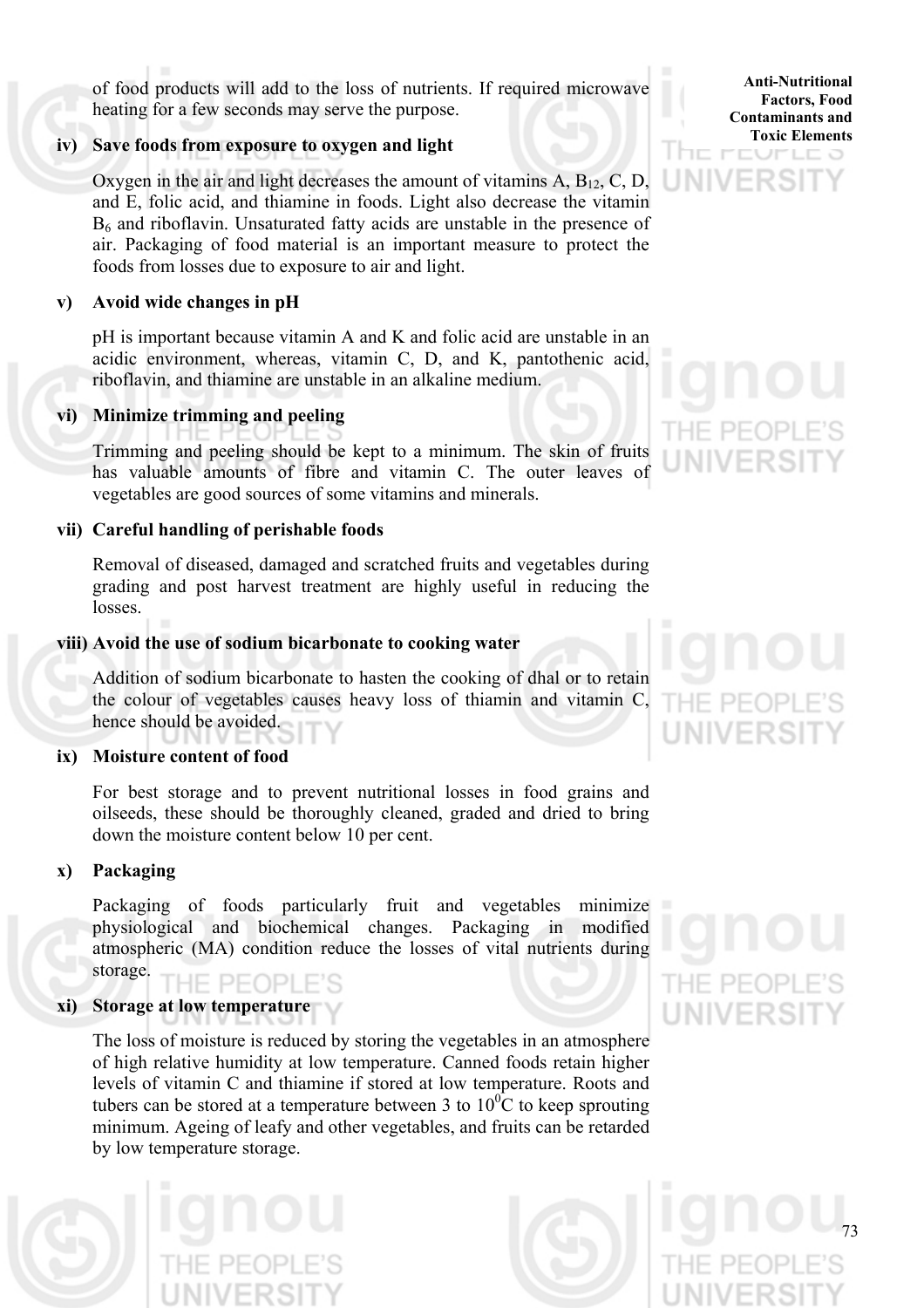# Nutrition 11.11 FOOD ANALYSIS, RESIDUE ANALYSIS

# **11.11.1 Food Analysis**

# Food analysis enables us to know the composition of fresh food and food products. A complete analysis of fruits and vegetable products includes determination of water content, protein, fat, nitrogen-free extract, fibre and ash. Each group is not made up exclusively of allied chemical substances, but rather of substances that happen to have one or more properties in common. The methods employed for the determination of these six constituents involves precipitation, colour comparison, or centrifuging or titration.

PFOPLE'S

The water is determined by drying at  $\leq 120^{\circ}$  C (depending on the commodity) in ovens for a certain period; the protein by calculation from the total nitrogen; total nitrogen by digestion (of sample), distillation and titration using some chemicals; the fat by ether extraction; the fibre by removal of all acid and alkali soluble constituents, and weighing the residue; the ash by incineration.

# **11.11.2 Residue Analysis**

Residue analysis is concerned with the safety of food for human consumption. Whether applied to analysis of any kind of residue, all residue analysis has its ultimate aim; the capacity to identify food as safe or unsafe for human consumption. Residues analyses on food are undertaken for a very wide range of purposes. In the development of agrochemicals and veterinary drugs, for example, detailed studies on persistence of drugs in crops and/ or animal tissues post-treatment are required. In addition, studies on the metabolism of these chemicals require extensive residue analysis. For chemicals used in farming or occurring as contaminants from the environment and/ or industrial processes, residue analysis is undertaken as part of the monitoring programmes of regulatory agencies to ensure that residues, where they occur in foods, are at levels with respect to the established maximum residue limits (MRLs). In the case of prohibited substances, residue testing is designed to monitor compliance with the regulations. Generalized format for residue analysis is shown in Figure 11.1.



**Figure 11.1: Generalized format for residue analysis**

Within the spectrum of residue analysis methods, including screening, quantitative and confirmatory methods, there are methods ranging from singlestep to multi-step methods. Example of the former are the four plate test for inhibitory substances in meat, for which all pre-determination steps are combined into a single step of cutting disc of frozen meat from the sample, placing them on prepared agar plates and incubating overnight, and a sol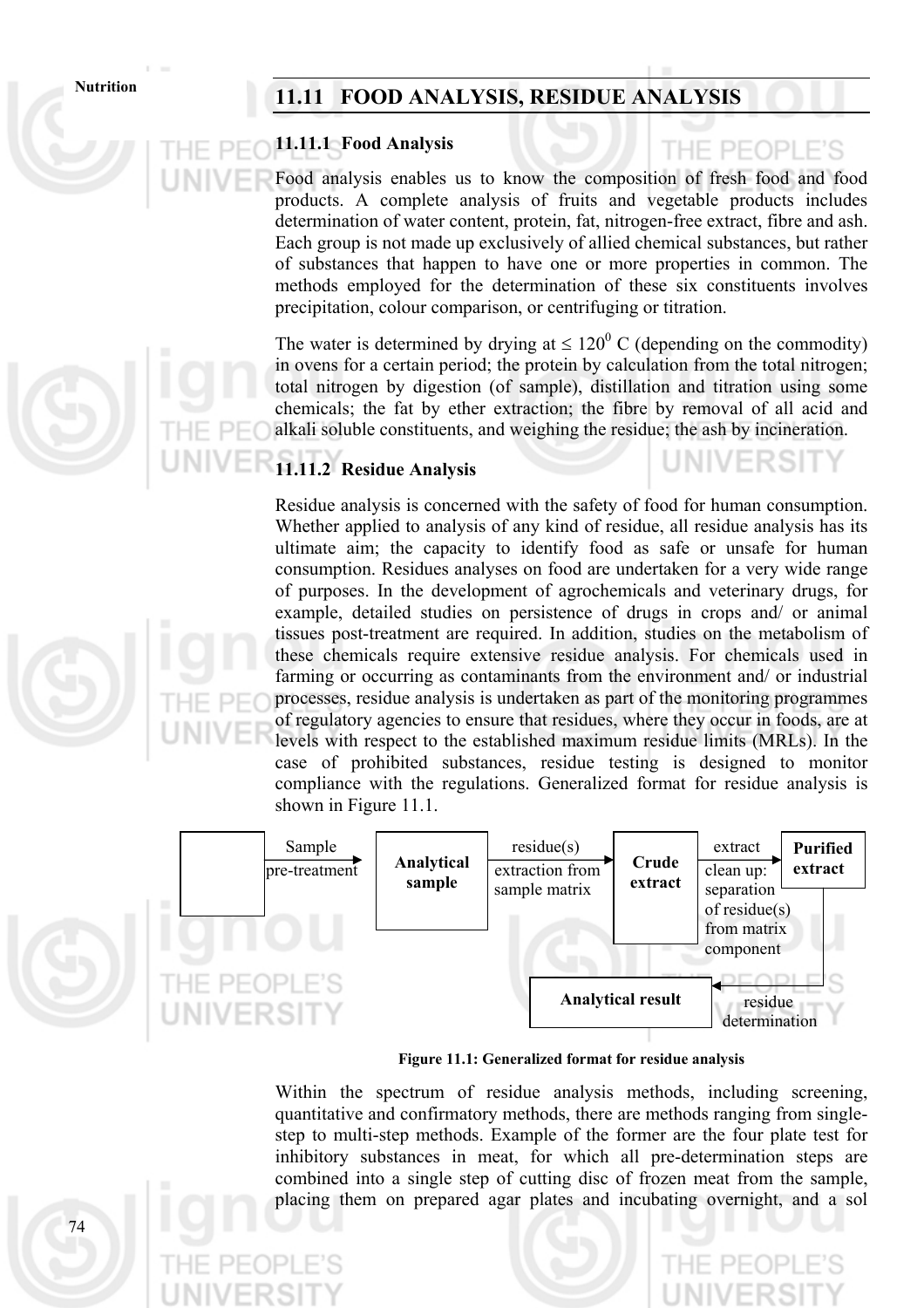particle immunoassay (SPIA) test for sulphamethazine in urine, for which all pre-treatment steps are eliminated and the sample is applied directly to the test device. At other extreme are complicated methods with multiple steps such as methods for confirming the presence of residues of anabolic agents in tissues or bile. These methods involved weighing and homogenizing of sample, pH adjustment of the homogenate, overnight incubation with glucuronidase/ sulphatase to hydrolyse conjugates, extraction of residues directly with solvent or on a diatomaceous earth column, liquid/ liquid partitioning steps and multiple column chromatography or solid phase extraction (SPE) steps to remove co-eluting interferences, multiple evaporation of solvents, derivatisation of the residues and clean-up of the derivatised extracts, prior to determination by gas chromatography-mass spectrometry. In between these extremes lie the majority of residue methods but, in general, the extent of quantification and confirmation and the nature of the sample (solid or liquid) determine whether simple or more complex methods are used.



アニーコ

# **Table 11.1: Categories of chemical that can arise as residue in food**

| Category                     | <b>Examples</b>                                          |  |
|------------------------------|----------------------------------------------------------|--|
| <i>Natural</i><br>a)         |                                                          |  |
| Normal components in food    | Phytoestrogens, glycoalkaloids,<br>erucic acid           |  |
| Natural contaminants in food | Mycotoxins, phycotoxins (aquatic<br>biotoxins)           |  |
| Synthetic<br>b)              |                                                          |  |
| - Agricultural chemicals     | Pesticides, fertilizers                                  |  |
| - Veterinary drugs           | Antibiotics, anthelmintics, growth<br>promoters          |  |
| - Food additives             | Preservatives, antioxidants                              |  |
| Chemicals from packaging     | Vinyl monomers, oligomers                                |  |
| - Food processing chemicals  | Nitrosamines, polycyclic aromatic<br>hydrocarbons (PAHs) |  |
| - Environmental contaminants | Dioxins, polychlorinated<br>biphenyls (PCBs)             |  |

# **Check Your Progress Exercise 3** "

чı

**Note:** a) Use the space below for your answer.

- b) Compare your answers with those given at the end of the unit.
- 1. What is malnutrition? What is the most common form of under-nutrition prevalent amongst vulnerable group?

……………………………………………………………………………….

75

 ………………………………………………………………………………. ………………………………………………………………………………. ………………………………………………………………………………. ………………………………………………………………………………. ……………………………………………………………………………….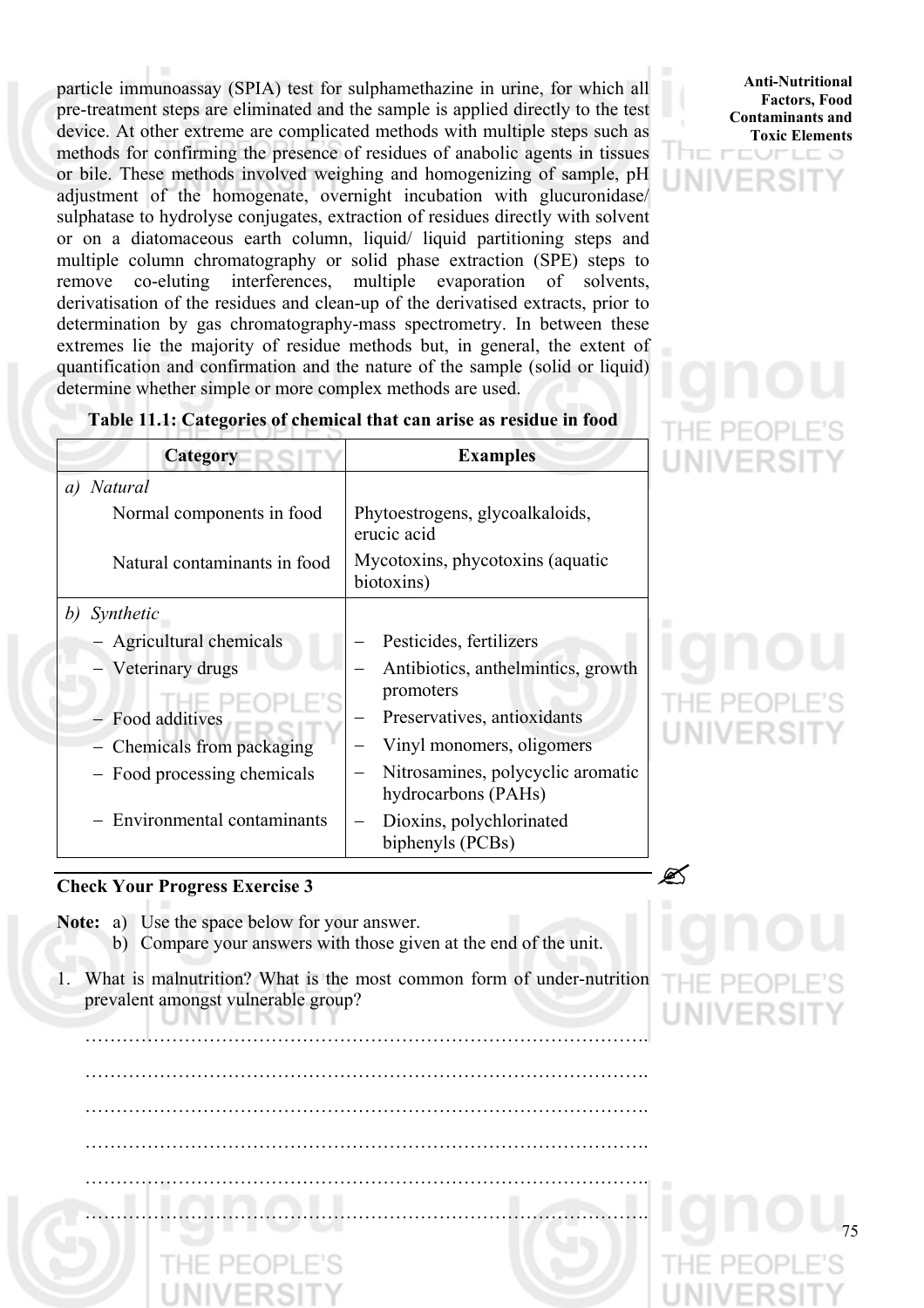**Nutrition** 2. Discuss different methods that can reduce the nutrients losses.

……………………………………………………………………………….

……………………………………………………………………………….

……………………………………………………………………………….

……………………………………………………………………………….

……………………………………………………………………………….

……………………………………………………………………………….

# **11.12 LET US SUM UP**

Some foods contain toxic constituents, if consumed in sufficient quantities may prove to be hazardous. The hazardous substances include toxicants naturally occurring in foods, toxins produced by microorganisms, and environmental contaminants. The microorganisms most common to food are bacteria and fungi; get their entry in food as a result of unhygienic practices during food handling, processing and storage. Bacterial contamination is the most significant as it may result in food poisoning. Botulism is the most fatal and Staphylococcal food poisoning is the most common form of food poisoning due to bacterial contamination of food. Contamination can be reduced by safe food handling practices, processing under sanitary conditions, protecting food during storage, proper disposal of waste materials, and protection against contact with toxic substances. These practices will not only reduce the contamination from toxicants but also the nutritional losses and thus prevent food losses and nutritional deficiencies amongst population.

| 11.13 KEY WORDS |                   |  |                                                                                                                                                                                                                                                                            |
|-----------------|-------------------|--|----------------------------------------------------------------------------------------------------------------------------------------------------------------------------------------------------------------------------------------------------------------------------|
|                 | Aneamia           |  | is a condition characterized by reduction in red<br>blood cells, packed cell volume or circulating<br>haemoglobin, resulting in pallor appearance and<br>shortness of breath especially on exertion.                                                                       |
|                 | Contamination     |  | entry of undesirable organisms in some material<br>or object.                                                                                                                                                                                                              |
|                 | <b>Endotoxins</b> |  | toxins produced inside the cell wall and can only<br>permeate the food or the body when the organism<br>is killed.                                                                                                                                                         |
|                 | <b>Exotoxins</b>  |  | toxic substances produced by bacteria which<br>diffuse out of the cells and stimulate the<br>production of antibodies.                                                                                                                                                     |
|                 | alnutrition       |  | is a condition result from an inadequate (under<br>nutrition) or excessive intake of one or more<br>nutrients (over nutrition) or some defect in<br>metabolism, which prevents the body from using<br>the nutrients properly, e.g., PEM, Vitamin A<br>deficiency, obesity. |
|                 | <b>Pathogens</b>  |  | disease causing microorganisms.                                                                                                                                                                                                                                            |
|                 | <b>Toxicity</b>   |  | is the capacity of a substance when tested by<br>itself to harm living organisms.                                                                                                                                                                                          |
| 76              |                   |  |                                                                                                                                                                                                                                                                            |
|                 |                   |  |                                                                                                                                                                                                                                                                            |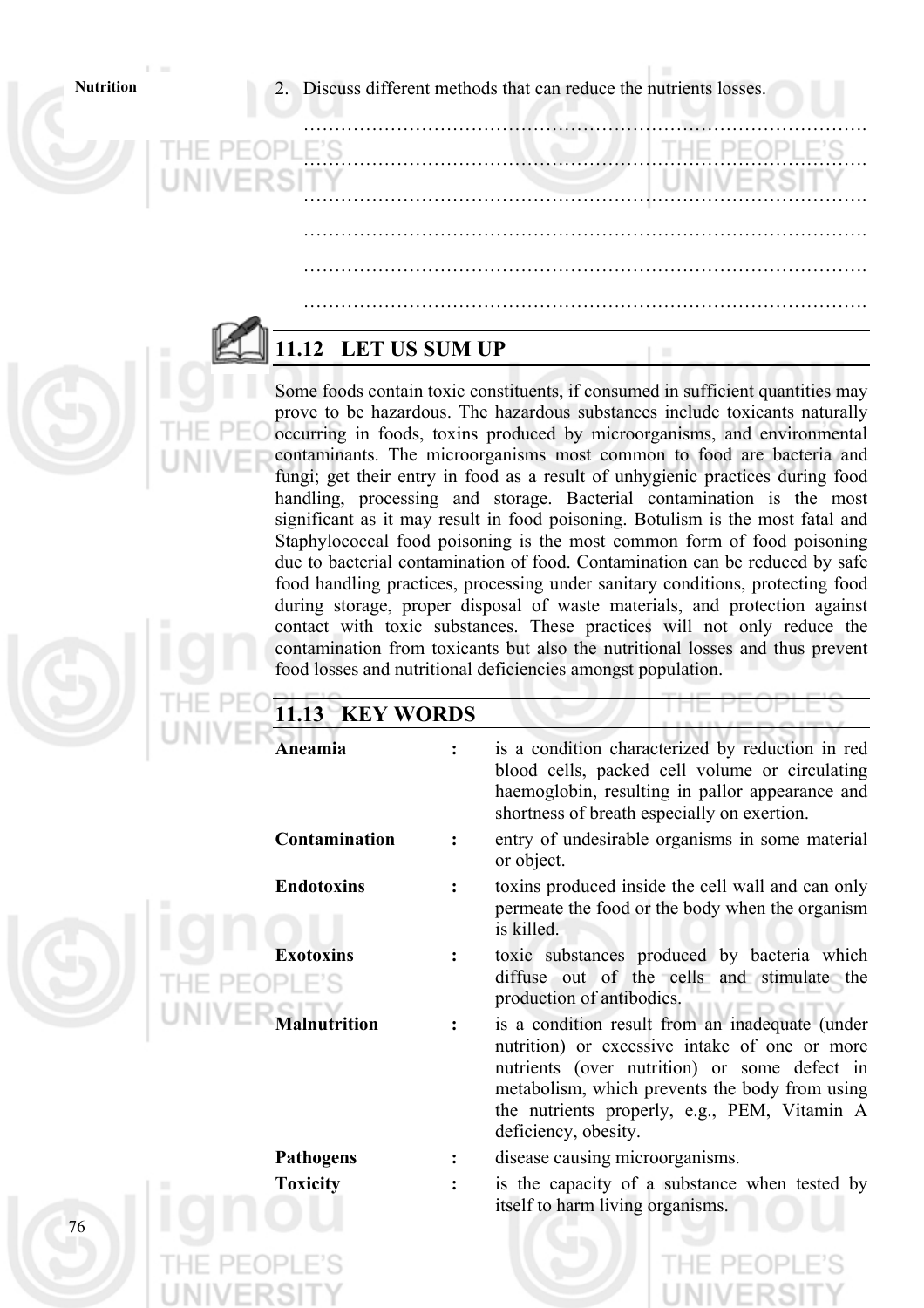# **11.14 ANSWER TO CHECK YOUR PROGRESS<br>EXERCISES EXERCISES**

# **Check Your Progress Exercise 1**

Your answer should include the following points:

1. Foods contain some anti-nutritional factors.

Excess consumption over a long period can cause health problems, e.g. lathyrism. See sub-sec. 11.2.

- 2. Protease inhibitor and solanine in potatoes, goitrogens, oxalic acid. See sub-sec. 11.2
- 3. Some bacteria produced toxins inside the cell wall.

Unhygienic practices, cross contamination of food, contaminated water and containers, soil adhering to foods, insects, droppings of rodents, etc. See Sub-sec. 11.3.

# **Check Your Progress Exercise 2**

Your answer should include the following points:

1. Ingestion of contaminated food may result in food poisoning.

Botulism, Staphylococcal food poisoning, Salmonellosis, Clostridium perfringens food poisoning, Cereus food poisoning, lathyrism. See sub-sec. 11.6 and 11.7.

- 2. Food may be contaminated by pathogenic organisms.
	- Diseases caused by agents that enter the body through ingestion of contaminated food.

Typhoid, cholera, salmonellosis, hepatitis, amoebiasis, etc. See sub-sec.11.6 and 11.7.

3. Moulds grow on agricultural products and produced toxic metabolites.

Bacteria- Aspergillus flavus and Aspergillus parasiticus produce aflatoxins. See sub-sec. 11.5.

4. Residues in foods from fumigants, presence of metals beyond the permissible limits, chemical residues See sub-sec. 11.6.1.

# **Check Your Progress Exercise 3**

Your answer should include the following points:

1. Undernutrition, over nutrition.

PEM. See sub-sec. 11.10.

2. Parboiling, optimum heat treatment, save from exposure to oxygen and light, avoid wide changes in pH, careful handling of perishable foods, minimum trimming and peeling, storage at Low temperature. See sub-sec. 11.11.





**Anti-Nutritional Factors, Food Contaminants and Toxic Elements**

アニロコ

 $\Gamma$   $\Gamma$   $\Gamma$ 

THE.